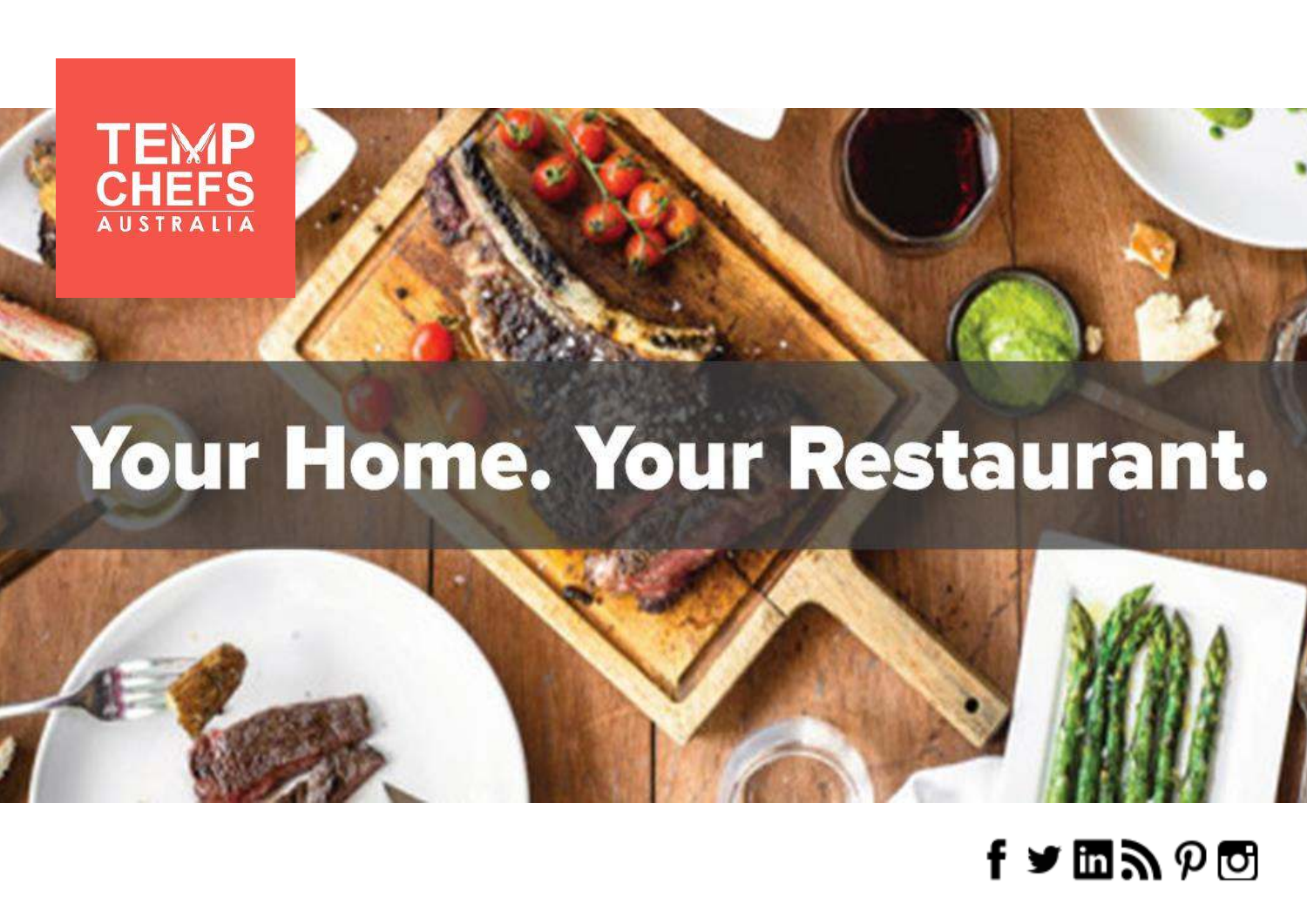





## **Your Home. Your Restaurant.**

When the most exclusive dinner reservation or party in town is at your place, entrust Temp Chefs Australia to make the evening unforgettable.

Whether you're looking to host a simple, intimate gathering or an extravagant affair, one of our hand-selected private chefs will prepare the menu you choose that fits your occasion, purchase the best ingredients, style your table and prepare menu in your kitchen, using their own tools and equipment.

No crowds, no driving, no wait, no lines, just a private, unique and memorable experience for everyone involved.



## **We offer a few different services for your private event …**

### **Formal Plated Dinner**

Our formal plated dinner service allows you to sit back and enjoy your own event. The best part? You can relax and chat with your guests while a gourmet meal is cooked in your kitchen and served to your table.

We prepare your entire meal in your home on the day of the event so you can see exactly what goes into making our dinners so special.

We offer formal private dinners for upto 15 guests and up to 5 courses. Your kitchen is cleaned as we found it, and you're left with nothing but the aroma of a pleasant meal and happy guests.

We love to take the time to make your event extra special, and any unique menu items or requests are welcomed.

## **Premium Canapé Menu**

Canapes are great for groups of up-to 40 people.

We offer canapes in a traditional passed fashion as well as stationary options where guests can help themselves.

This service is perfect for meet-andgreet functions, casual parties, office parties, cocktail parties, open house events and other social events.

## **Romantic Dinner for Two**

The perfect way to show your sweetheart that you really care! Relax in an intimate setting, sip wine and pamper yourselves while our chef prepares a gourmet multi-course meal in your own kitchen.

Hiring a personal chef for your very own date night is a unique. personalized and thoughtful gift that you and your love will remember for years to come.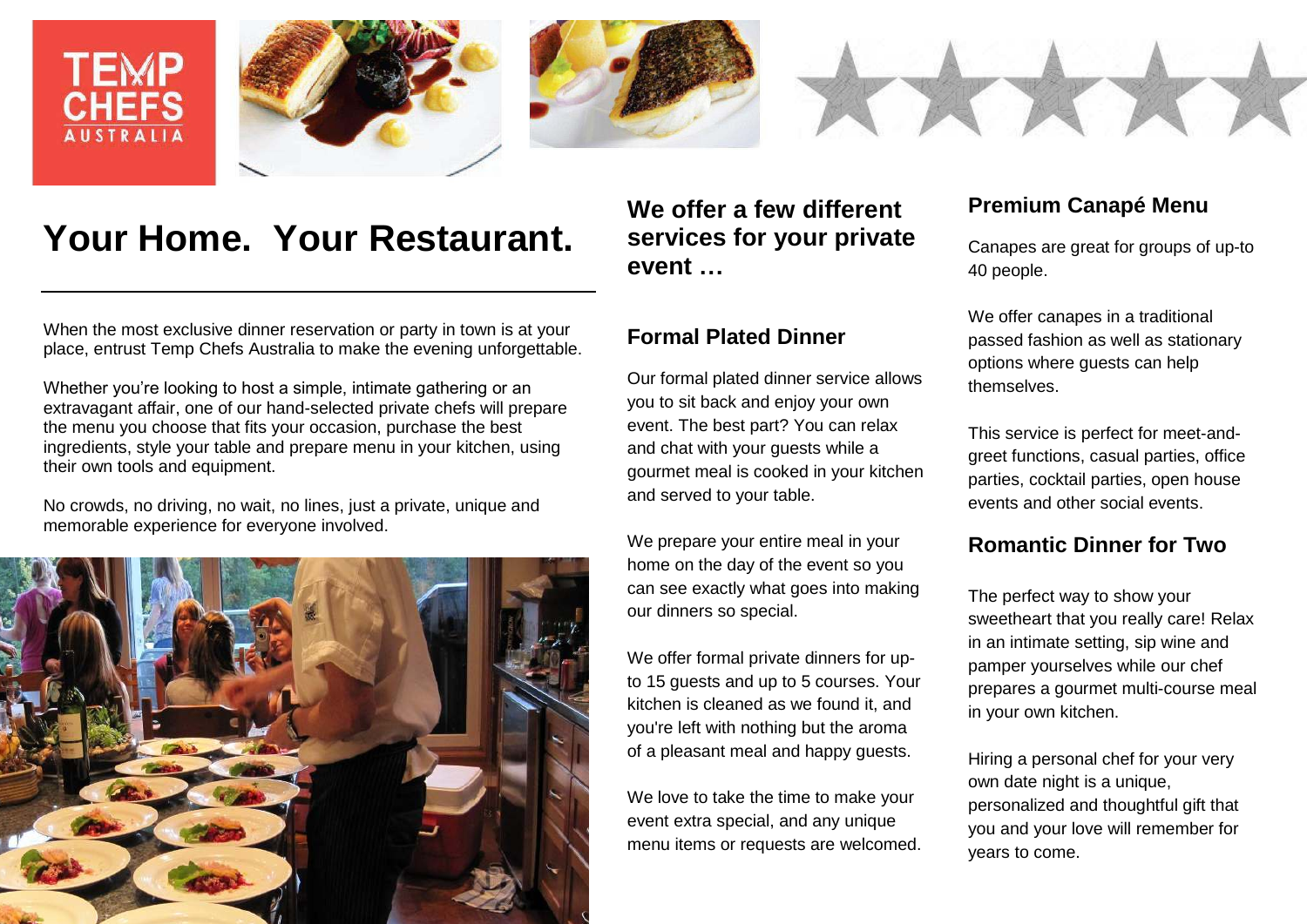## **How much does it cost?**

## **Three Course Formal Dining**

Select an entrée, main and dessert from our menu and our expert chef will prepare and cook the meal in your kitchen before serving you and your guests at your table. **All prices listed below inclusive of GST.**

| 2-3 People                 | \$240 per person    |
|----------------------------|---------------------|
| 4 People                   | \$160 per person    |
| 5 People                   | \$140 per person    |
| $6 - 9$ People             | \$120 per person    |
| $10 - 15$ People           | \$100 per person    |
| <b>Arrival Canapes (3)</b> | Add \$15 per person |

## **Five Course Degustation**

For something a little more special, our degustation adds a touch of class and luxury to your dinner party. You can create your own degustation by selecting two entrees, two mains and one dessert from the three course menu.

#### **Additional \$40 per person to prices listed above**

## **Premium Canapé Menu Packages**

| 12-15 ppl/ 8 Choices | \$55 per person |
|----------------------|-----------------|
| 16-20 ppl/ 8 Choices | \$50 per person |
| 21-30 ppl/ 8 Choices | \$45 per person |
| 31 + ppl/ 8 Choices  | \$40 per person |

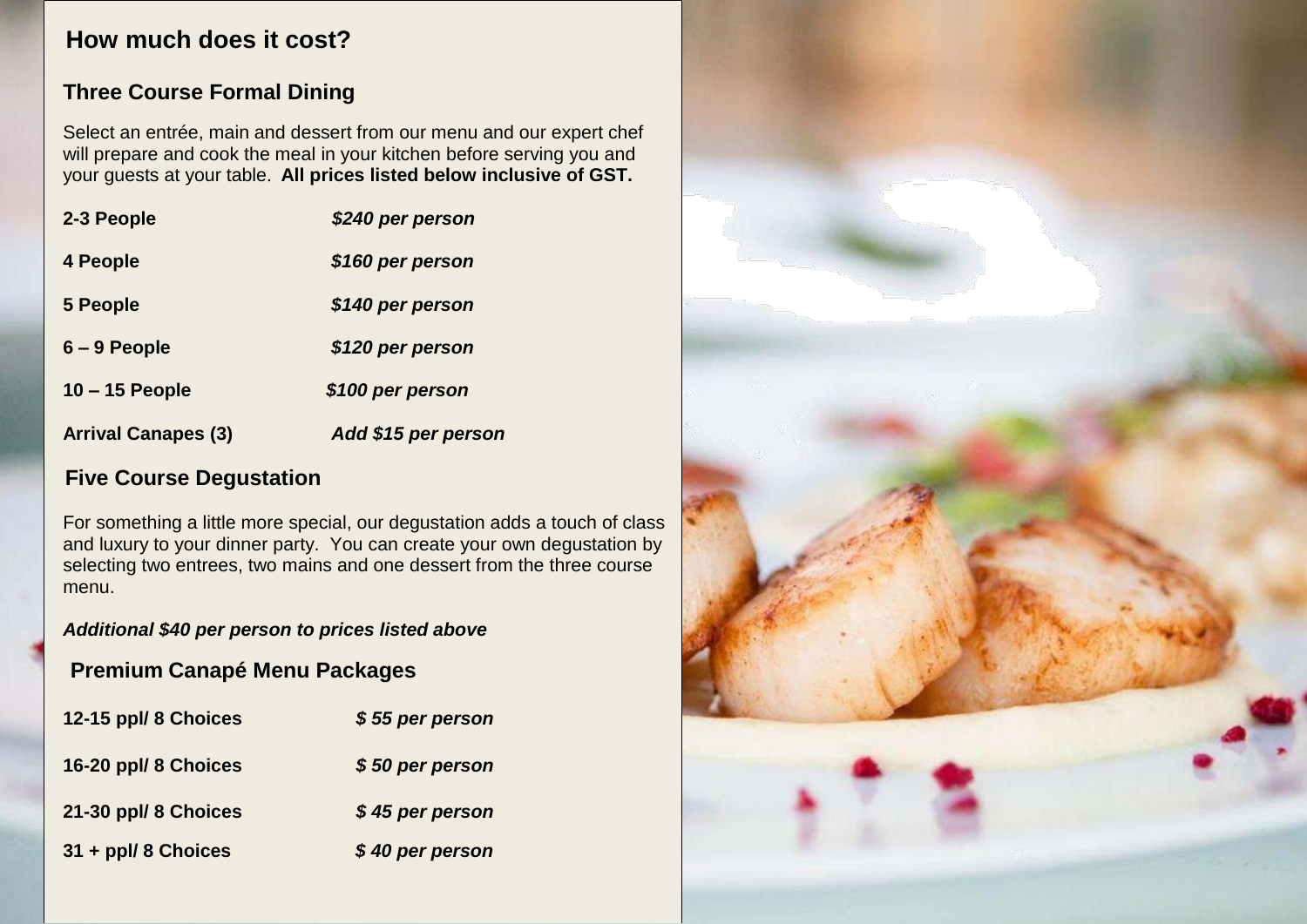## **FORMAL DINING MENU – Choose one meal from each course**

#### **TO START**

**——**

Sourdough roll with whipped butter & olive salt

#### **ENTREE**

Twice cooked Pork Belly w soft polenta, chilli caramel, crackle crumb & apple slaw (GF)

Seared Scallops & Black pudding w gingered carrot puree, crispy serrano & finger lime

Braised Beef cheek tart w shaved fennel & mint salad, caramelised shallot jus & white bean cream

Crispy Potato Gnocchi w Charred Corn, fried Sage, pumpkin puree & Saffron foam (V)

#### **MAINS**

Eye Fillet w braised beef cheek cannelloni, Burnt Leeks, fondant Thyme potato, Bone marrow crumb & Port wine Jus

Organic Chicken Breast wrapped in prosciutto w pistachio and Manuka honey farce, broccolini, dauphinoise potato & smoked apricot marmalade (jus) (GF)

Seared Barramundi fillet, Blue swimmer crab hash, Asparagus & Shaved Fennel Salad, citrus butter & finger lime

Rosemary Smoked Lamb Rack with Pea puree, balsamic root vegetables, wild garlic, red onion marmalade  $(ius)$   $(GF)$ 

Braised Leek & Camembert Tart tatin w Roasted fig, dressed greens, Sugar-cured tomatoes & Bauple nut (V)

#### **DESSERT**

Double Chocolate tart w vanilla bean crème fraiche, raspberry sorbet

Flourless Blood orange cake w pistachio praline, blood orange syrup & olive oil ice-cream (GF)

White Chocolate brulee w macerated strawberries & ginger-bread crumb

Salted Caramel Cheesecake roulade w chocolate mousse & toffee banana

Individual Artisan Cheese Platter

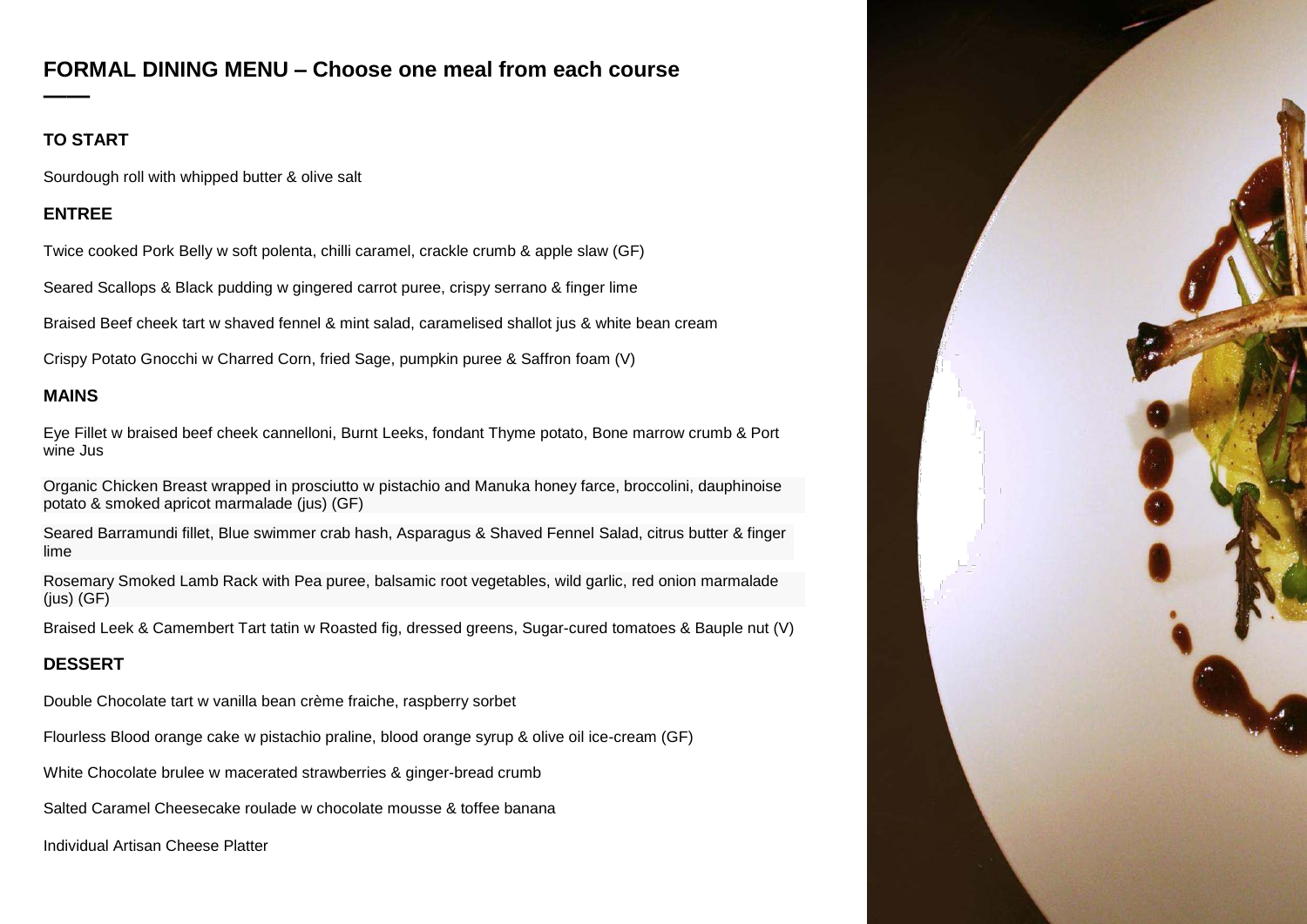

## **PREMIUM CANAPE MENU –**

#### **HOT CANAPÉ SELECTIONS**

**—** Pancetta wrapped Beef Fillet with Béarnaise Sce & Red Onion Jam (GF)

Seared Scallops topped w Crisp Prosciutto & apple Crumble (GF)

Pulled Lamb Slider w, Crisp Gourmet Potato & Minted Peas on Brioche Bun

Crispy Southern Pork Belly Bites w Smoked Paprika & Pickle Ranch (GF)

Mini NY Beef Cheeseburger Slider w Candied Bacon & Dill Pickle on Brioche Bun

Blue Swimmer Crab & Potato Hash w Preserved Lemon

Peking Duck Spring Rolls w Caramelised Plum Sce

Mini Beef Cheek Wellington w Field Mushroom & Thyme Duxelle & Red Wine Jus

Buffalo Chicken Breast Roulade w Blue Cheese Mousse & Red Capsicum Jam

Moreton Bay Bug & Braised Leek Tart topped w Salmon Caviar & Chervil

Pulled Pork Croquette w Apple Sce & Pickled Red Cabbage

Tiger Prawn, Champagne & Saffron Arancini Balls w Roast Red Capsicum Sce

Spicy Squid & Red onion Fritter w Chilli Tomato Relish

Shredded Lamb Shank on a Caramelised Carrot Tart Tatin

Chicken Tikka Pies w Mango Relish

Mini Sesame Chicken Slider w Apple-slaw & Chilli Jam on Brioche Bun

j Skewered Tasmanian Herbed Salmon w Chive Chardonnay Cream Sce (GF)

Sweetcorn Fritter w Chilli Tomato & Rocket (V)

Potato Rosti w Creamed Feta & Pumpkin Jam (GF)(V)

Wild Mushroom & Haloumi Risotto Balls w Red Onion Jam(V)

#### **COLD CANAPE SELECTIONS**

**—** Potato Scone w Salmon Gravlax, Dill Cream & Salmon Caviar

Tiger Prawn Balls in Black Sesame Seeds on Seaweed Salad (GF)

Chinese BBQ'd Duck in Coriander Pancake w Cucumber & Orange Hoi Sin sauce

Beetroot Risotto Cake w Creamed Feta & Balsamic reduction (V)

Thai Poached Chicken & Lime Salad in a noodle basket

Caramelised Leek, Poached Pear & Brie Quiche (V)

Chilli, Ginger & Lime Rare Roast Beef & Crisp Vegetable Rice Paper Roll (GF)

Toasted Brioche w Chicken Liver Pate & Fig Jam

Sushi Rice topped w Sashimi Tuna, Wasabi Mayo & Pickled Radish (GF)

Rolled Smoked Leg Ham, Pickles & Tarragon Crepe w Mustard Cream Cheese

Tandoori Lamb Medallions w Chevre Mousse on Turmeric Naan Bread

Pork San Choi Bow served in Witlof Leaf (GF)

Avocado & Mint Rice Paper Rolls w Crispy Shallots (V) (GF)

#### **SWEET CANAPE SELECTIONS**

**—**

Lemon Curd Meringue Roulade w Toasted Almonds (GF)

Flourless Chocolate Cake w Rum & Raison Ice-cream (GF)

Raspberry & White Chocolate Tart

Blood Orange & Polenta w Vanilla Syrup (GF)

Double Choc & Walnut Brownie w Macerated Strawberries

Salted Caramel Cheesecake w Toffee Banana

Caramelised Apple Spring Roll w Cinnamon Cream Dip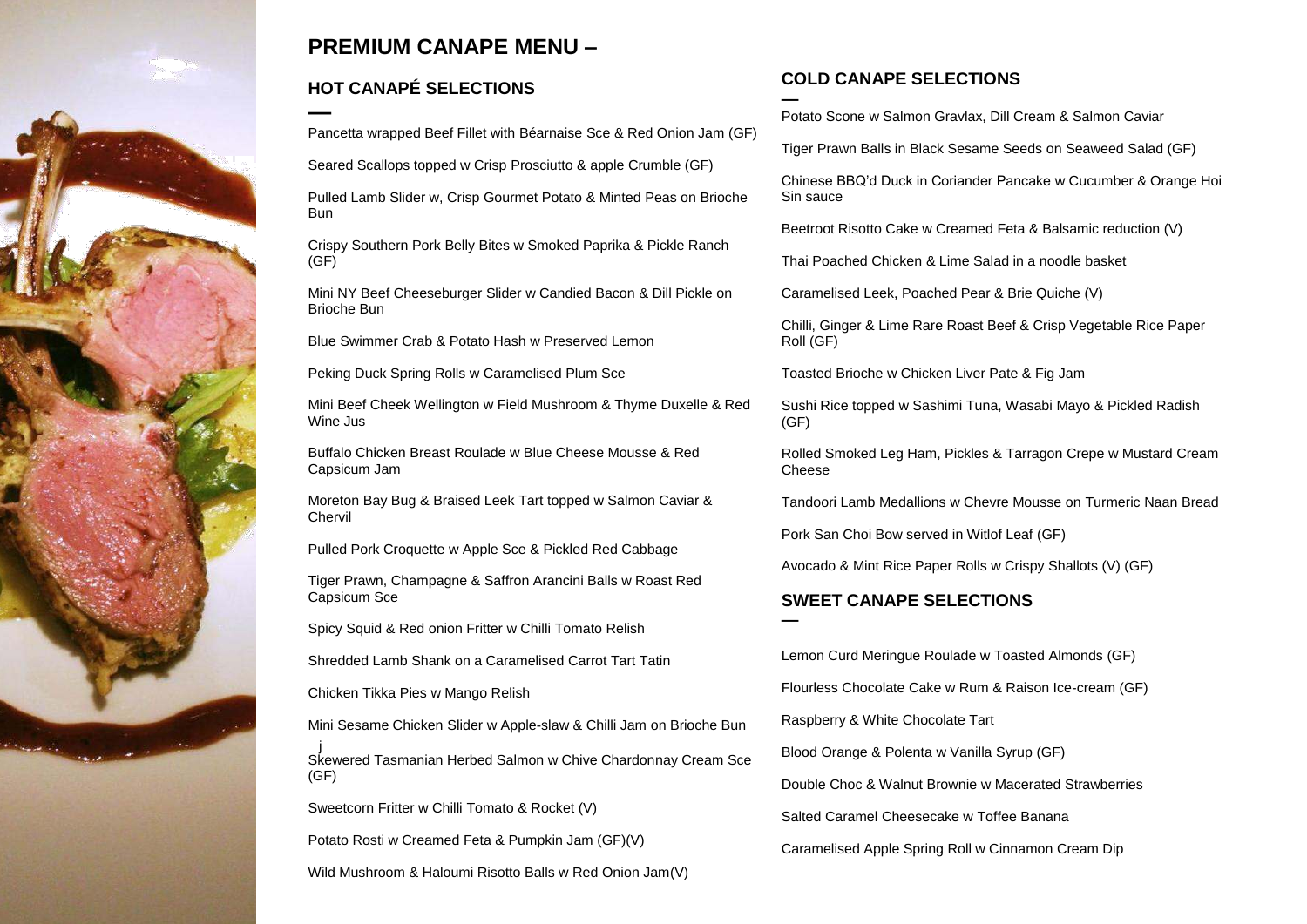## **FAQS**

#### **How far in advance should I book?**

Much like a restaurant, availability depends on demand. If you have a particular date in mind, such as an anniversary or birthday, we recommend you book as far in advance as possible as we only take a limited number of bookings each night.

#### **Do you have gift certificates?**

Yes, you can purchase a Temp Chefs Australia gift certificate for any amount. We also have corporate rates for bulk purchases. Contact us to find out more. A \$5 postage fee per voucher, is incurred if the gift certificate is not emailed out.

#### **How far will we travel?**

We service all areas of Metropolitan Brisbane. If you're not sure whether we service your area, just let us know your location when you enquire and we'll let you know if we can travel to you (outside of this area, travel time may need to be negotiated)

#### **What equipment will I need to provide?**

Your chef will bring a small amount of cookware and utensils, the crockery, cutlery and serviettes required for your meal. We will also supply a themed table setting. You will need to provide a clean and useable kitchen, including a working oven and stove, some saucepans, frypans, baking trays and a suitable amount of fridge space. You will need to take care of glassware and drinks for your guests.

#### **Do you use organic produce?**

Organic ingredients are used in lieu of conventional store-bought ingredients whenever possible for your dinner party. However, if you would prefer all organic ingredients an 'allorganic charge' will be added to your bill.

#### **Is a waitress/waiter included in price?**

A waitress/waiter is not included in our price but can be can be arranged at a cost of \$40 per hour. Minimum shift time of 4 hours is required.

#### **Will I need to clean up after the dinner party?**

We will wash all the crockery, cutlery and cookware used, and clean your kitchen leaving it as we found it. You simply take care of the glassware and any other items you choose to use.

#### **How much time should I allow for the meal?**

On average a three course meal will take approximately two hours from start to finish, and the degustation will take approximately three hours.

#### **How much time do you need to prepare before the first course is served?**

This will vary depending on the size of your dinner party, although on average, your chef will arrive two to three hours before you'd like the first course served and will leave approximately one hour after the last course is served.

#### **Do you supply drinks?**

No, we do not supply drinks. Most restaurants charge a significant mark up on alcohol, so organising your own gives you the freedom to choose the drinks you'd like, at a reasonable price.

#### **Do you cater for people with dietary requirements?**

Yes, we can cater for any dietary requirements including gluten free, dairy free, vegetarian, paleo and more. We know it's hard to find a menu, let alone a degustation menu, that suits individual dietary requirements, but with Temp Chefs Australia, your personal chef will tailor the menu to suit you. An additional 1 hour consultation fee may apply for special menus.

#### **How do I pay for a Temp Chefs Australia dining experience or gift certificate?**

For private dining services a 50 % deposit is required at time of booking and the remaining balance must be paid 7 days prior to the function date. On completion of the function any outstanding costs will be debited from the payment details supplied on the initial account set up. For gift certificates, full payment is required before the gift certificate is mailed to you.

Payments can be made by direct deposit or credit card. A 2.6% surcharge currently applies for all credit card transactions. We use the EWAY secure payment portal and accept American Express, Visa, Diners Club & Master card.

#### **What happens if I need to cancel or change my booking?**

If you let us know more than 7 days in advance, we will refund your deposit minus a \$100 cancellation fee. If you let us know less than seven days in advance, we are unable to refund your deposit as we may have already purchased the ingredients for you meal and may have turned down other bookings in favour of your dinner party.

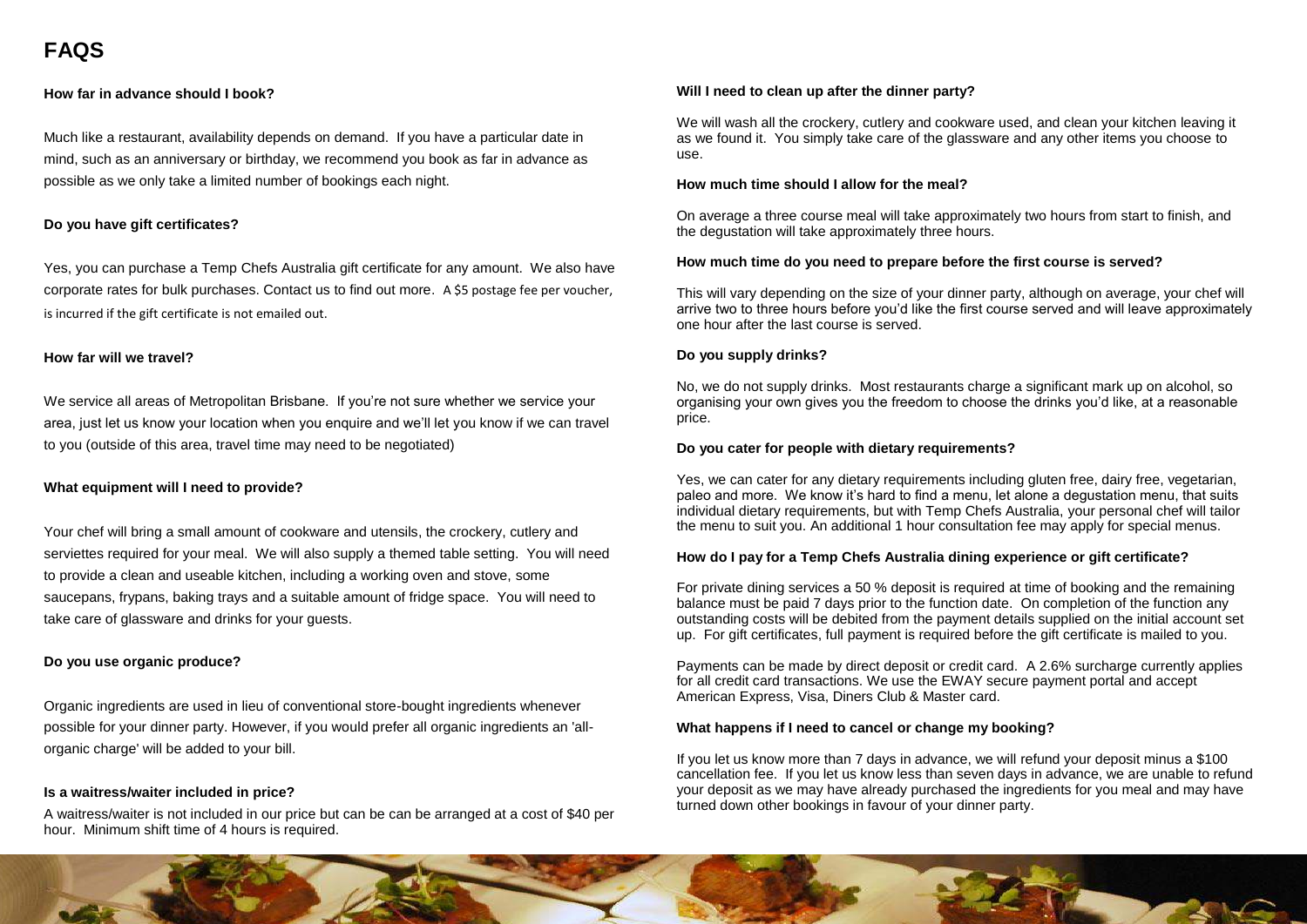## **Gift certificates**

If you're looking for a gift that is unique and flexible, which all provides an experience that will long be remembered, consid your friend or loved one a Temp Chefs Australia gift certification

#### **Use our private dining services for an array of different occasions including:**

Birthdays & Anniversaries Corporate gift Bachelor/Bachelorette Party Backyard Barbeque Bridal Shower/Engagements Brunches/Luncheons Children's Parties Cocktail Parties Family Reunion Father's Day/Mother's Day **Graduation** Christmas party Housewarming Retirement Valentine's Day Baby Shower

Gift certificates can be purchased for any Temp Chefs Australia service and are valid for twelve months.

## **How to use your gift certificate?**

If you've been given a Temp Chefs Australia gift certificate, contact us to book a date and select a menu. Please let us know your gift certificate ID when booking.



| lso<br>der giving<br>ıte. | Your Home. Your Restaurant.                                                    |
|---------------------------|--------------------------------------------------------------------------------|
| <b>TEMP</b><br>CHEFS      | Gift Certificate                                                               |
| To:<br>From:              | A Private Dining Experience in Your Home<br>To Value of :                      |
|                           |                                                                                |
| Authorised Signature      | Expiration Date:<br>To redeem, contact the Temp Chefs Australia team directly. |

**For bookings or enquiries please contact our friendly team today -** 



 **Temp Chefs Australia**

 **0402 654 318**

 **enquiry@tempchefs.com.au** 

 **www.tempchefs.com.au** 

PO Box 5029, Mount Gravatt East Brisbane QLD 4122